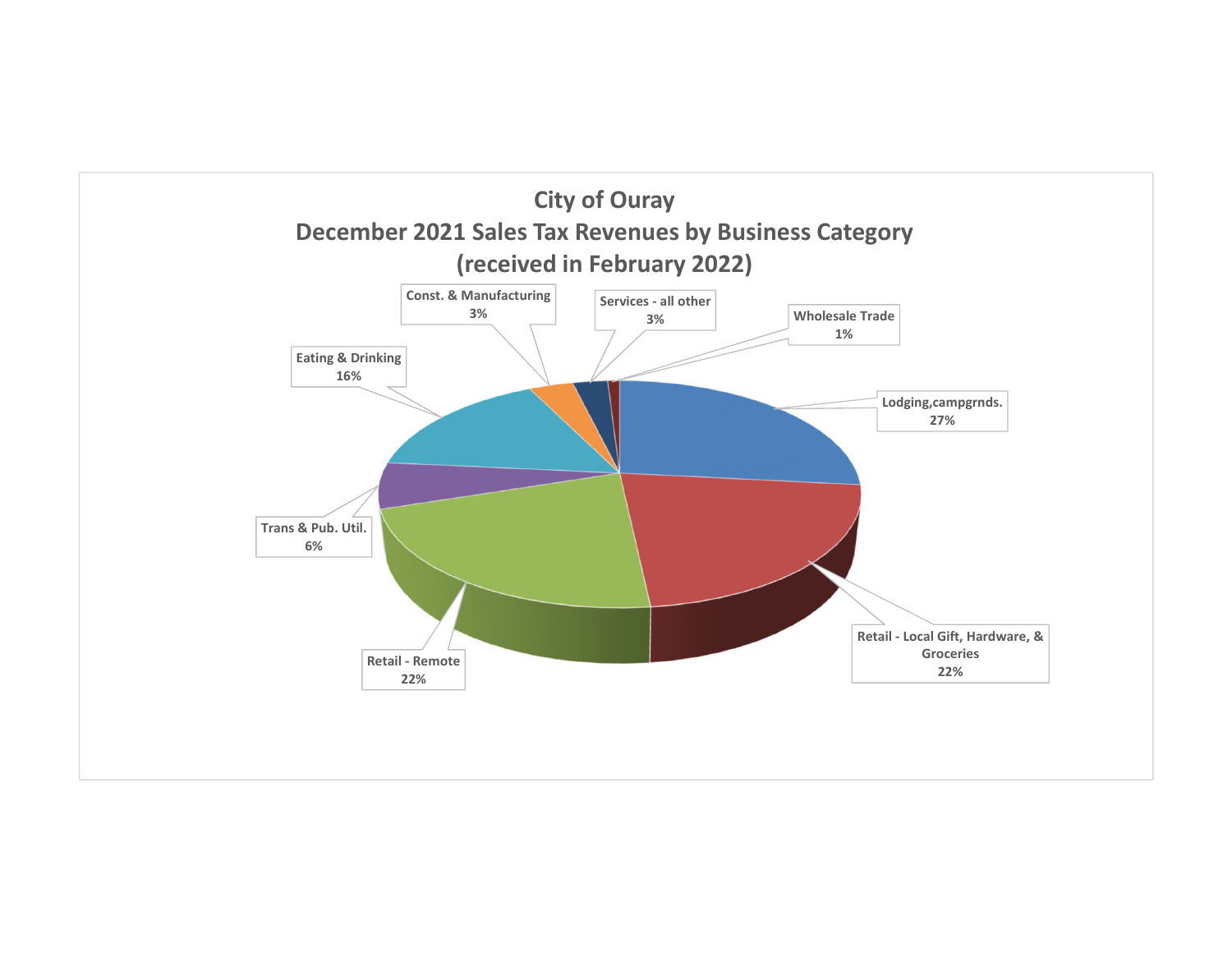## **CITY OF OURAY 2022 MONTHLY SALES TAX REVENUES BY BUSINESS CATEGORY**

| (1) Month tax received from State of Colorado, representing sales from two months earlier (e.g. tax shown as APRIL is mostly from FEBRUARY) |                 |                                                      |                        |          |                      |                |                  |
|---------------------------------------------------------------------------------------------------------------------------------------------|-----------------|------------------------------------------------------|------------------------|----------|----------------------|----------------|------------------|
| 2022 SALES TAX REVENUES BY BUSINESS CATEGORY                                                                                                |                 |                                                      |                        |          |                      |                |                  |
|                                                                                                                                             |                 | (1) Funds received by City in: July (mostly re: May) |                        |          |                      |                |                  |
| <b>Business Category</b>                                                                                                                    | Januarv         | February                                             | March                  | April    | May                  | June           |                  |
|                                                                                                                                             |                 |                                                      |                        |          |                      |                |                  |
| Lodging, campgrnds.                                                                                                                         | 36,442.44<br>\$ | 48,592.86<br>-\$                                     |                        |          |                      |                |                  |
| Retail - Local Gift, Hardware, & Groce \$                                                                                                   | 31,458.66       | 39,424.05<br>- \$                                    |                        |          |                      |                |                  |
| Retail - Remote                                                                                                                             | 37,822.36       | 39,440.45<br>- \$                                    |                        |          |                      |                |                  |
| Trans & Pub. Util.                                                                                                                          | 10,595.57       | 11,994.95                                            |                        |          |                      |                |                  |
| Eating & Drinking                                                                                                                           | 18,180.96       | 29,458.33                                            |                        |          |                      |                |                  |
| Const. & Manufacturing                                                                                                                      | 7,699.75        | 6,439.43                                             |                        |          |                      |                |                  |
| Services - all other                                                                                                                        | ,736.77         | 5,116.91                                             |                        |          |                      |                |                  |
| <b>Wholesale Trade</b>                                                                                                                      | 1,723.78        | 1,747.95                                             |                        |          |                      |                |                  |
|                                                                                                                                             |                 |                                                      |                        |          |                      |                |                  |
| <b>TOTAL</b>                                                                                                                                | 145,660.29<br>S | 182,214.93<br>S.                                     | - \$<br>$\blacksquare$ | \$<br>۰. | \$<br>$\blacksquare$ | - \$<br>٠      |                  |
|                                                                                                                                             |                 |                                                      |                        |          |                      |                |                  |
| <b>Business Category</b>                                                                                                                    | July            | August                                               | September              | October  | November             | December       | Year-to-date     |
|                                                                                                                                             |                 |                                                      |                        |          |                      |                |                  |
| Lodging, campgrnds.                                                                                                                         |                 |                                                      |                        |          |                      |                | 85,035.30<br>S   |
| Retail - Local Gift, Hardware, & Groceries                                                                                                  |                 |                                                      |                        |          |                      |                | 70,882.71<br>\$  |
| Retail - Remote                                                                                                                             |                 |                                                      |                        |          |                      |                | 77,262.81<br>\$  |
| Trans & Pub. Util.                                                                                                                          |                 |                                                      |                        |          |                      |                | 22,590.52        |
| Eating & Drinking                                                                                                                           |                 |                                                      |                        |          |                      |                | 47,639.29        |
| Const. & Manufacturing                                                                                                                      |                 |                                                      |                        |          |                      |                | 14,139.18        |
| Services - all other                                                                                                                        |                 |                                                      |                        |          |                      |                | 6,853.68         |
| <b>Wholesale Trade</b>                                                                                                                      |                 |                                                      |                        |          |                      |                | 3,471.73         |
|                                                                                                                                             |                 |                                                      |                        |          |                      |                |                  |
| <b>TOTAL</b>                                                                                                                                | \$              | \$<br>$\blacksquare$                                 | \$                     | \$       | \$<br>$\blacksquare$ | $\blacksquare$ |                  |
|                                                                                                                                             |                 |                                                      |                        |          |                      |                | 327,875.22<br>\$ |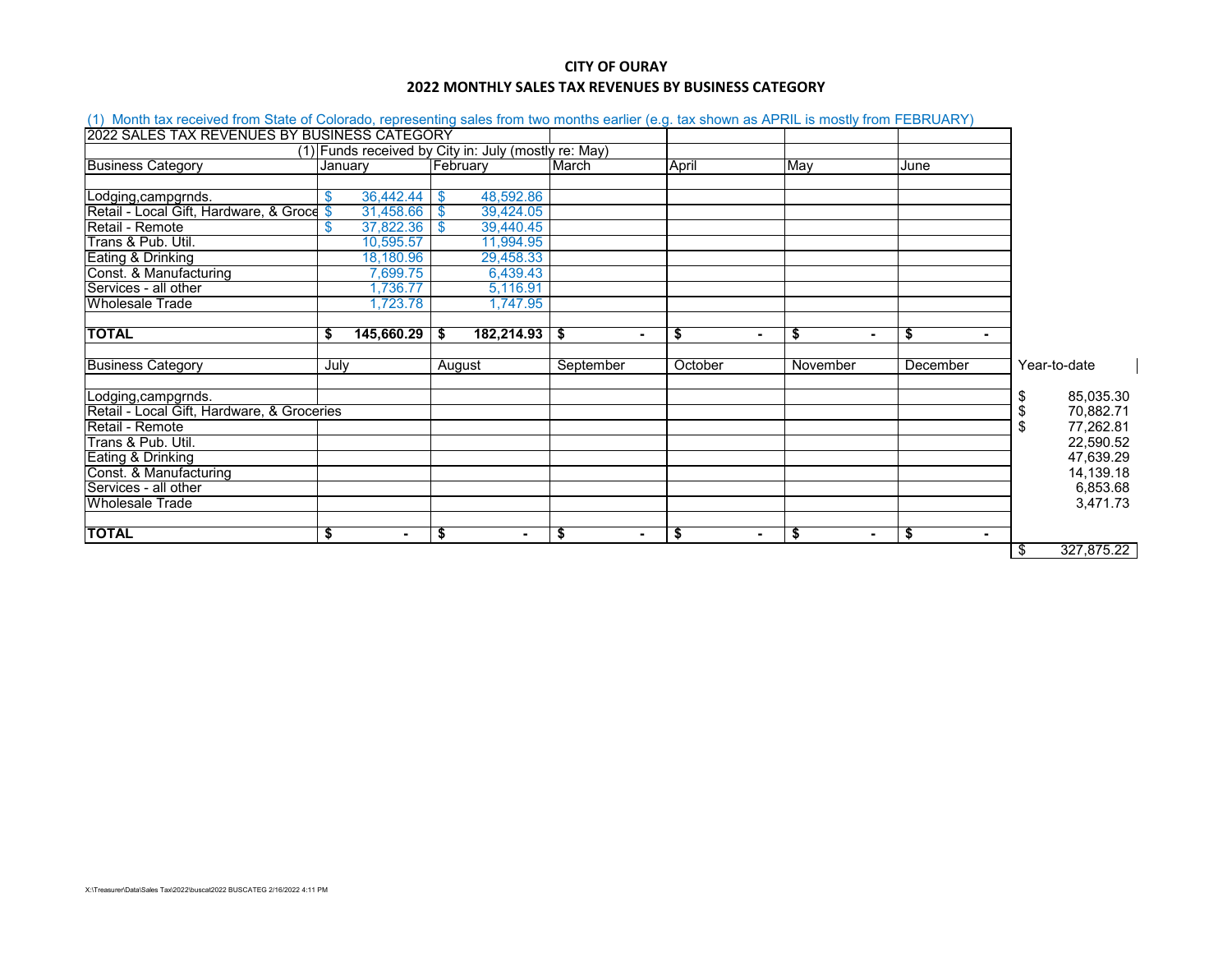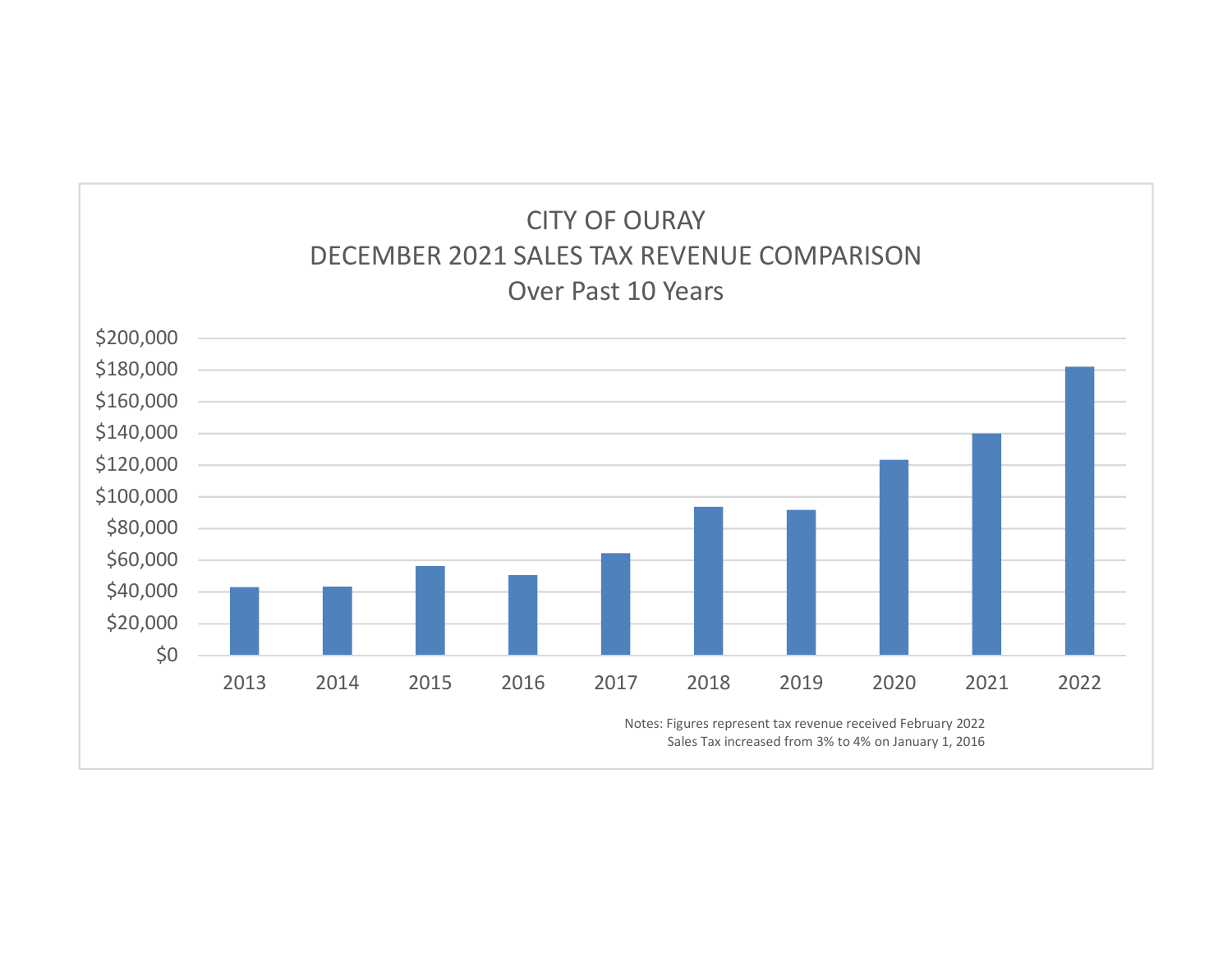## **CITY OF OURAY SALES TAX REVENUES BY BUSINESS CATEGORY 2013‐2022**

| SALES TAX REVENUES BY BUSINESS CATEGORY     |                          |                                                              |                |                |                |                |                  |                   |                 |               |
|---------------------------------------------|--------------------------|--------------------------------------------------------------|----------------|----------------|----------------|----------------|------------------|-------------------|-----------------|---------------|
|                                             |                          | Funds received by City in February (mostly re: December) of: |                |                |                |                |                  |                   |                 |               |
| <b>Business Category</b>                    | 2013                     | 2014                                                         | 2015           | 2016           | 201            | 2018           | 2019             | 2020              | 2021            | 2022          |
|                                             |                          |                                                              |                |                |                |                |                  |                   |                 |               |
| Lodging, campgrnds.                         | $1,400.37$ \ \$          | $9,233.95$ \$                                                | $12,085.00$ \$ |                | 15,363.88 \$   | 27.217.45      | $23,993.54$ \\$  | $32,873.34$ \\$   | 36,995.90       | 48,592.86     |
| Retail - Local Gift, Hardware, & Groceries  |                          |                                                              |                |                |                |                |                  | 22.157.99 \$      | 32,966.65       | 39,424.05     |
| Retail - Remote                             |                          |                                                              |                |                |                |                |                  | 21,204.34         | 26,286.38       | 39,440.45     |
| - groceries, liquor, candy, hardy<br>Retail | 6,024.72                 | 6,800.46                                                     | 11,543.14      | 9,561.16       | 14.572.24      | 18,705.19      | 24,305.11        |                   |                 |               |
| Retail - gift, souvenir, variety, books     | 5,282.53                 | 6,239.64                                                     | 6,680.43       | 6,560.29       | 6,619.21       | 8,263.50       | 9,235.38         |                   |                 |               |
| Trans & Pub. Util.                          | 6,970.86                 | 9,338.62                                                     | 7,368.27       | 6.125.74       | 7,521.63       | 7,321.11       | 7,669.12         | 15.972.66         | 11.494.47       | 1,994.95      |
| Eating & Drinking                           | 5,903.90                 | 6,754.74                                                     | 10,015.60      | 8,171.87       | 9,443.19       | 19,730.16      | 14.237.33        | 27,216.57         | 26,647.64       | 29,458.33     |
| Const. & Manufacturing                      | 3,517.47                 | 3,069.93                                                     | 3,016.80       | 6,225.16       | 6,409.34       | 8,546.01       | 7,047.90         | 2,337.47          | 1,830.76        | 6,439.43      |
| Services - all other                        | 2,547.34                 | ,502.06                                                      | 1,803.94       | 1,563.93       | 2,942.46       | 3,371.18       | 3,285.33         | 1.369.61          | 2,282.00        | 5,116.91      |
| Finance, Ins. Real Estate                   | 1,121.10                 | 358.49                                                       | 798.21         | 845.53         | 1,353.98       | 537.11         | 1,045.92         |                   |                 |               |
| <b>Wholesale Trade</b>                      | 22.00                    | 68.00                                                        | 142.67         | 64.32          | 78.04          | 148.96         | 977.95           | 301.35            | 1,551.93        | 1,747.95      |
| Mining                                      | $\overline{\phantom{a}}$ | $\overline{\phantom{0}}$                                     | -              |                |                |                |                  |                   |                 |               |
| All Other                                   | 322.45                   | 87.25                                                        | 3,006.54       | 63.00          | 105.00         |                |                  |                   |                 |               |
|                                             |                          |                                                              |                |                |                |                |                  |                   |                 |               |
| <b>TOTAL</b>                                | $43,112.74$ \$           | $43,453.14$ \$                                               | $56,460.60$ \$ | $50,502.41$ \$ | $64,408.97$ \$ | $93,840.67$ \$ | $91,797.58$ \ \$ | $123,433.33$ \ \$ | $140,055.73$ \$ | 182,214.93    |
|                                             |                          |                                                              |                |                |                |                | \$2,834.54       | \$22,126.82       | \$7,310.05      | \$6,656.57    |
|                                             |                          |                                                              |                |                |                |                | out-of-period    | out-of-period     | out-of-period   | out-of-period |